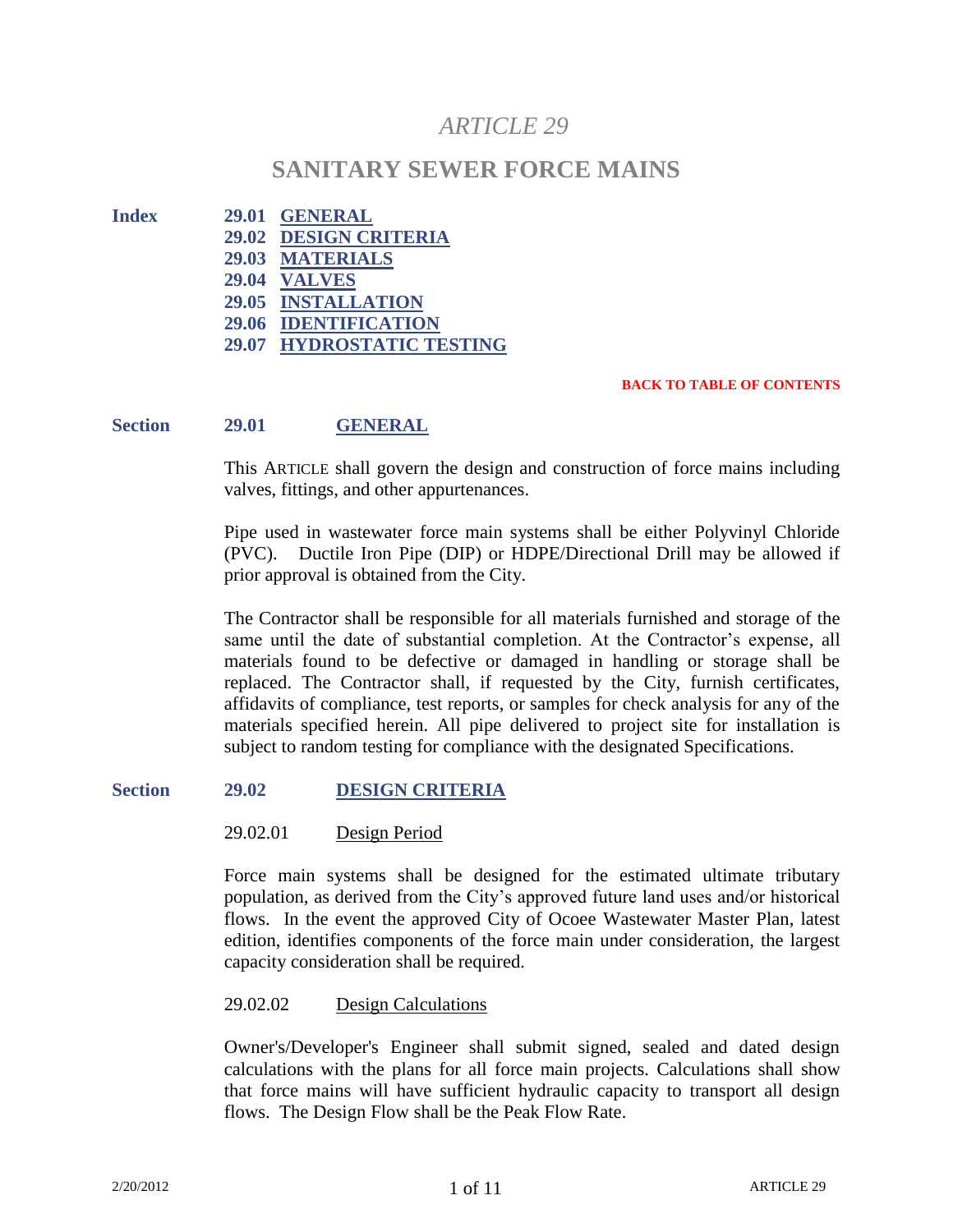### 29.02.03 Sanitary Sewer Collection System Hydraulic Modeling

The City of Ocoee maintains a sanitary sewer collection hydraulic model (Bentley SewerCAD) which is used for but not limited to determining system performances, pump runtimes and efficiencies, and offsite impacts. For developments that may substantially add to or impact the City sanitary sewer collection system, the Owner/Developer shall cause the incorporation of the development elements into the City's model and the simulation/analyzing of the model. Unacceptable operating conditions and/or offsite impacts created by the proposed development shall be remediated by the Owner/Developer.

This effort to be undertaken by Owner/Developer can be done by either the developer's engineer performing the model work with a City review or by electing to have the City undertake the work. The election for the City to perform the work shall require City approval. All costs incurred by the incorporation and outside reviews by the City shall be at the Owner/Developer's expense. All final products shall become the property of the City.

# 29.02.04 Velocity and Diameter

At design pumping rates, a cleansing velocity of at least 2 feet per second shall be maintain/Achieve. Maximum velocity at design pumping rates shall not exceed 5 feet per second. The minimum force main diameter shall be 4 inches with the exception of 2" sleeved applications in conjunction with the application of a minor lift station. Only 4", 6", 8", 10", 12", 16", 20", 24", 30", 36", 42", 48" and 54" diameter force mains shall be permitted.

# 29.02.05 Design Friction Losses

Friction losses through force mains shall be based on the Hazen-Williams formula. In the use of Hazen-Williams formula, the value for "C" shall be 100 for ductile iron pipe, 120 for PVC pipe and HDPE pipe. When initially installed, force mains may have a significantly higher "C" factor. The higher "C" factor shall be considered only in calculating maximum power requirements and duty cycle time of the motor.

### 29.02.06 Design Pressure and Restraint

The force main and fittings, including all restrained joint fittings and thrust blocking, shall be designed to withstand pump operating pressures and pressure surges, but not less than 150 psi. The required lengths of restrained joints shall be determined by the Engineer and shown in a tabular form as depicted on the "Restrained Pipe Table" in the Typical City Details attached as part of this Manual. Thrust blocks shall not be typical and shall only be used when the City Engineer deems it a hardship or good engineering standards deem it necessary because restraining assemblies are impractical or insufficient. If thrust blocks are used, the bearing area of thrust blocks shall be adequate to prevent any movement of the fitting. The sizes and dimensions of the thrust blocks shall be shown in a thrust block table.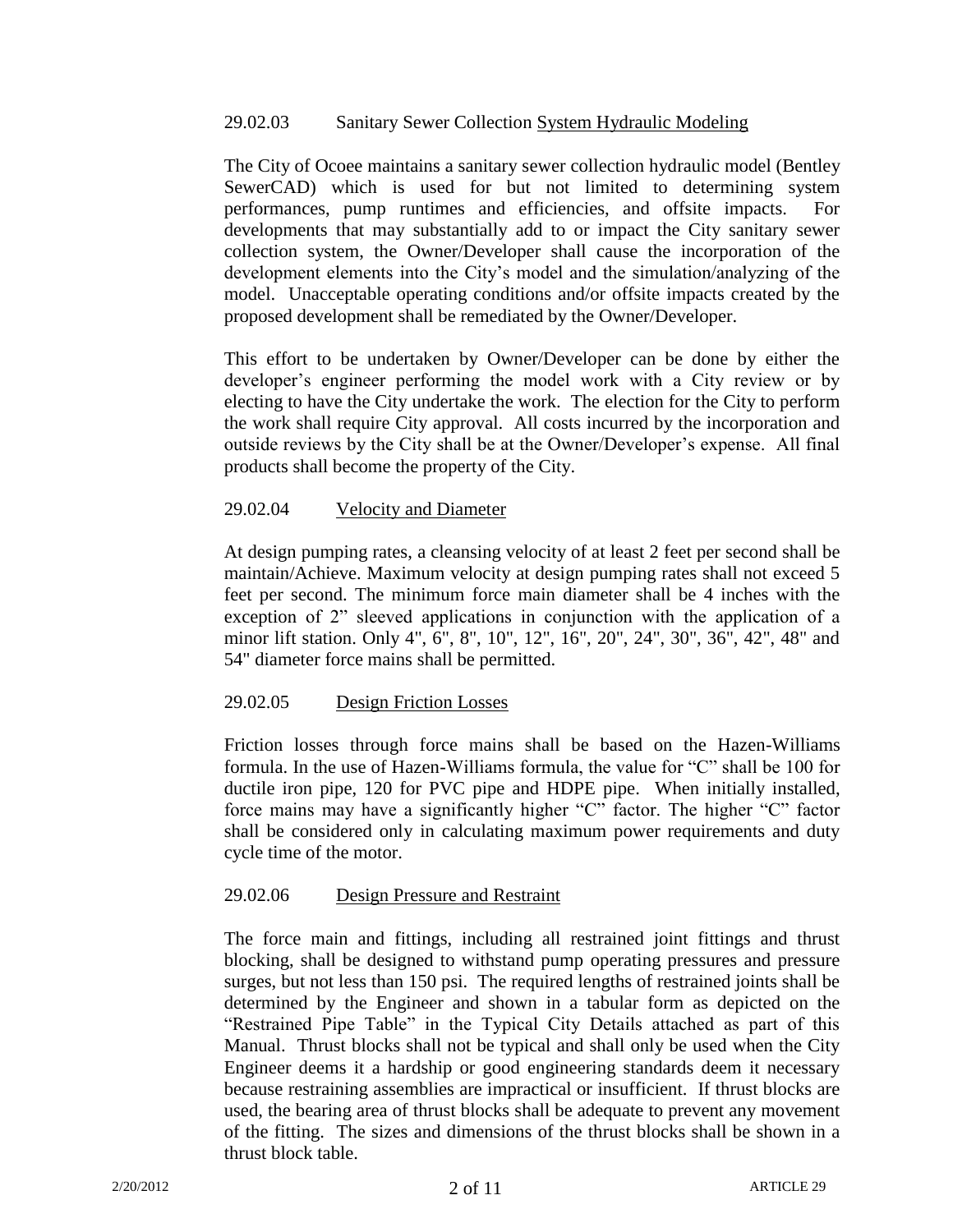#### 29.02.07 Termination

Force mains shall not terminate directly into a gravity sewer line. Force mains shall enter the terminal facility, gravity sewer manhole, pumping station wet well or other, at a point equal to the operational water level of said receiving unit and not more than 1 foot above the flow line. Should an elevation drop be required to obtain the outlet connection, the prior down-slope of the force main shall not exceed 45<sup>°</sup>. Adequate air venting shall be provided at the profile break-point.

### 29.02.08 Air Release and Vacuum Relief Valves

Where the force main profile is such that air pockets or entrapment could occur, resulting in flow blockage, provisions for air release shall be provided. Automatic air release assemblies shall be installed, where venting is required, on all major force mains and at critical points on lesser mains. At profile break points on major force mains, such as tops of hills, etc., where free flow will occur during operation or after pumping stops, combined air release and vacuum valve assemblies shall be provided. Air and vacuum valves and/or air release valves shall be as capacity requires and, if in an open area, they shall be suitably housed in a properly vented, underground chamber (vault/manhole). All such valves shall be clearly delineated on the force main profile in the detail sheets. The Owner's/Developer's Engineer shall submit calculations to the City justifying the valve sizing.

### 29.02.09 Aerial Crossings

A) Structural Support

Support shall be provided for all joints in pipes utilized for aerial crossings. The supports shall be designed to prevent overturning and settlement.

B) Expansion Protection

Expansion joints shall be provided between the aerial and buried sections of the pipe.

C) Flood Clearance

For aerial stream crossings, the impact of flood waters and debris shall be considered. The bottom of the pipe shall be placed no lower than 1 foot above the 100 year flood elevation.

D) Pipe Material and Joints

Flanged joints shall be used. Pipe and flange material shall be a lined ductile iron, minimum class 53. All aboveground pipe shall be painted as specified in ARTICLE 29 of this Manual for aboveground wastewater force mains. Use of epoxy coated steel pipe may be allowed on a case-by-case basis.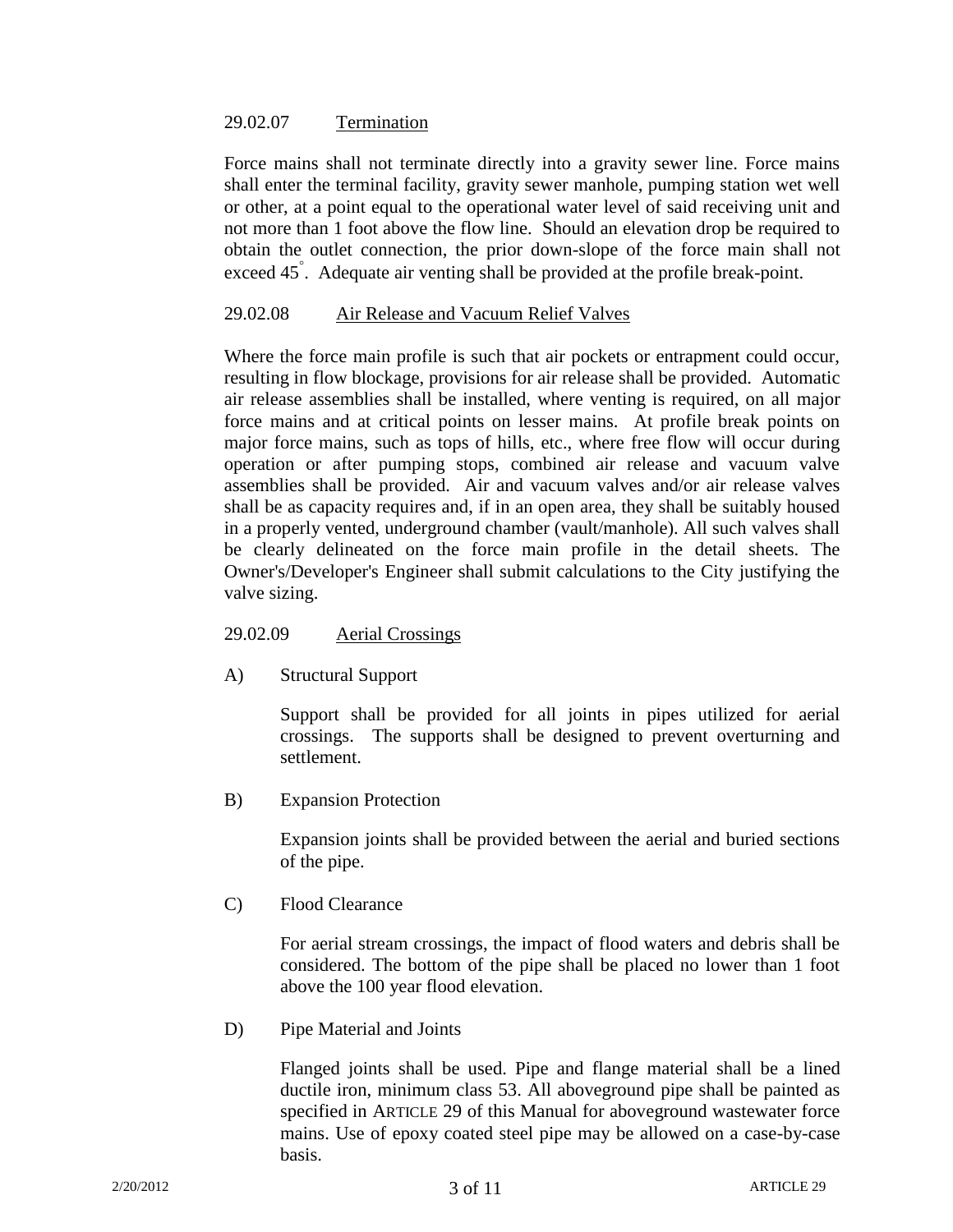E) Valves

Underground valves shall be provided at both ends of the crossing so that the section can be isolated for testing or repair. The valves shall be easily accessible and not subject to flooding. An air release/vacuum relief valve shall be installed at the high point of the crossing.

F) Guards

Appropriate guards shall be installed at both ends of the crossing to prevent pipe access to the public.

G) Permits and Requirements of Other Agencies

It shall be the responsibility of the Owner/Developer to obtain all applicable regulatory permits. When the Aerial Crossing is accomplished by attachment to a bridge or drainage structure, the Owner/Developer shall meet all requirements of the Agencies who own or have jurisdiction over such structures.

# 29.02.10 Underwater Crossings

A) Pipe Material and Cover

Underwater Crossings shall be directional drilled with HDPE pipe. Fusible PVC may be used with Specific Approval. The Owner/Developer shall provide, for City approval, a signed, sealed and dated design report. Report shall include but not be limited to a geotechnical report with installation recommendations. Both design and geotechnical reports must be signed, dated and sealed by a Florida licensed Professional Engineer.

B) Valves

Valves shall be provided at both ends of the water crossings so that the section can be isolated for testing or repair. The valves shall be easily accessible and not subject to flooding. Both valves shall be provided in a manhole or a valve vault.

C) Permits

It shall be the responsibility of the Owner/Developer to obtain all applicable regulatory permits, including dredge and fill permits and/or sovereign lands.

# 29.02.11 Additional Requirements

While designing force main systems, consideration shall be given to possible future connecting pumping stations. If applicable, this requirement shall be reviewed with the City prior to finalization of the design.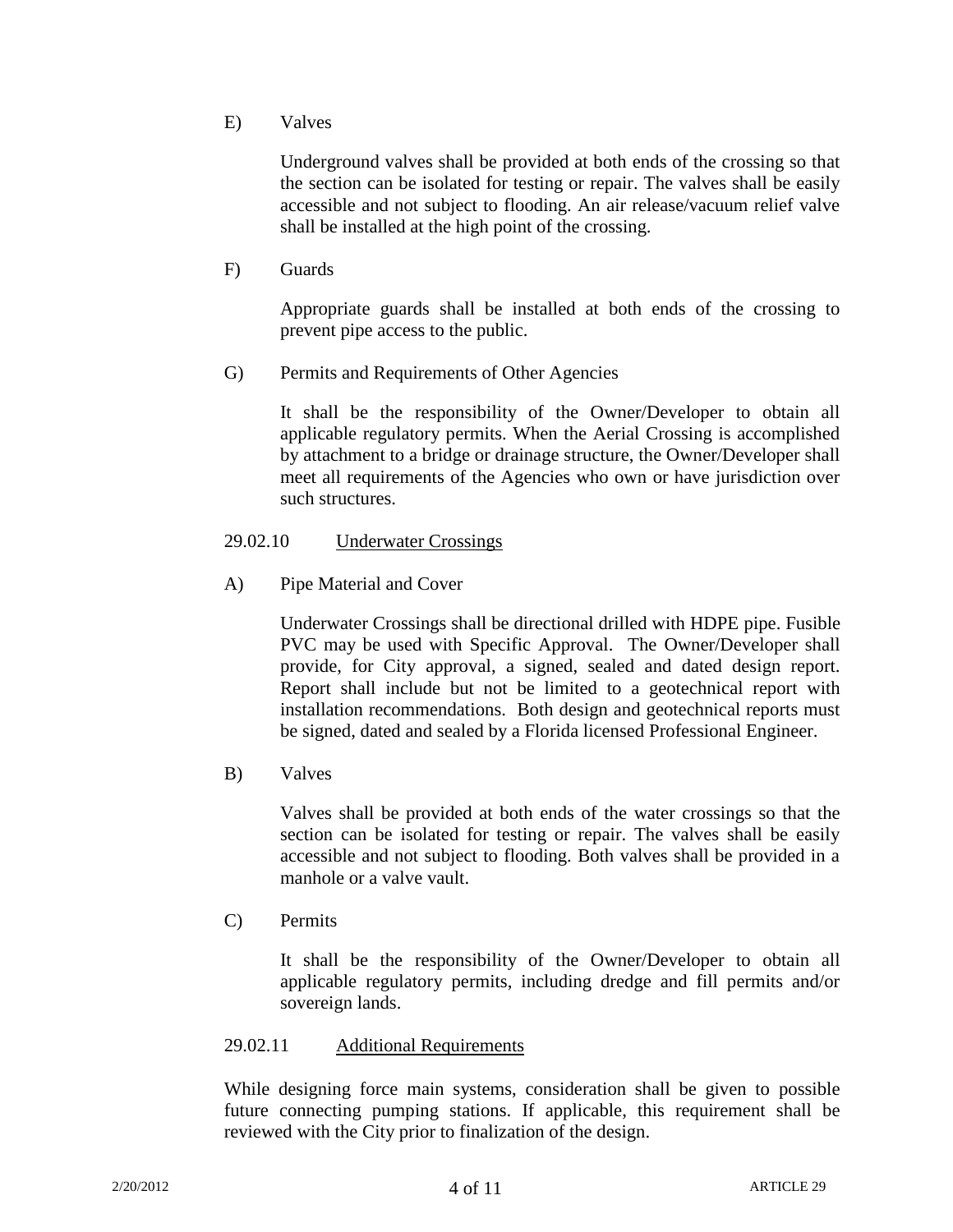### **Section 29.03 MATERIALS**

29.03.01 PVC Pipe

All PVC pipe of nominal diameter 4" through 12 inches shall be manufactured in accordance with AWWA standard C-900. The PVC pipe shall have a minimum working pressure rating of 150 psi and shall have a dimension ratio (DR) of 25. Pipe shall be the same OD as ductile iron pipe. PVC pipe shall be AWWA Standard C-900, DR 18.

### 29.03.02 PVC Joints

PVC pipe shall have integral bell push-on type joints conforming to ASTM D-3139.

29.03.03 Fittings for PVC Pipe

Fittings used with PVC pipe shall conform to Section 27.03.05.

29.03.04 Ductile Iron Pipe

All ductile iron pipe of nominal diameter 4 through 54 inches shall conform to ANSI/AWWA A-21.51/C-151. A minimum of Pressure Class 350 pipe shall be supplied for all sizes of pipe unless a higher class pipe is specifically called out or required by the City.

29.03.05 Fittings

All fittings shall be mechanical joint ductile iron or gray iron conforming to ANSI/AWWA A-21.10/C-110, 250 psi minimum pressure rating, or ductile iron compact fittings 4 through 12 inches in accordance with ANSI/AWWA A-21.53/C-153.

29.03.06 Joints for DIP

Joints for ductile iron pipe and fittings shall be push-on or mechanical joints conforming to ANSI/AWWA A-21.11/C-111, unless otherwise specifically called out or required by the City. Where called for on the Drawings, restrained or flanged joints shall be provided. Flanged joints shall conform to ANSI Standard B-16.1-125 lb restrained joints shall conform to ARTICLE 26 of this Manual.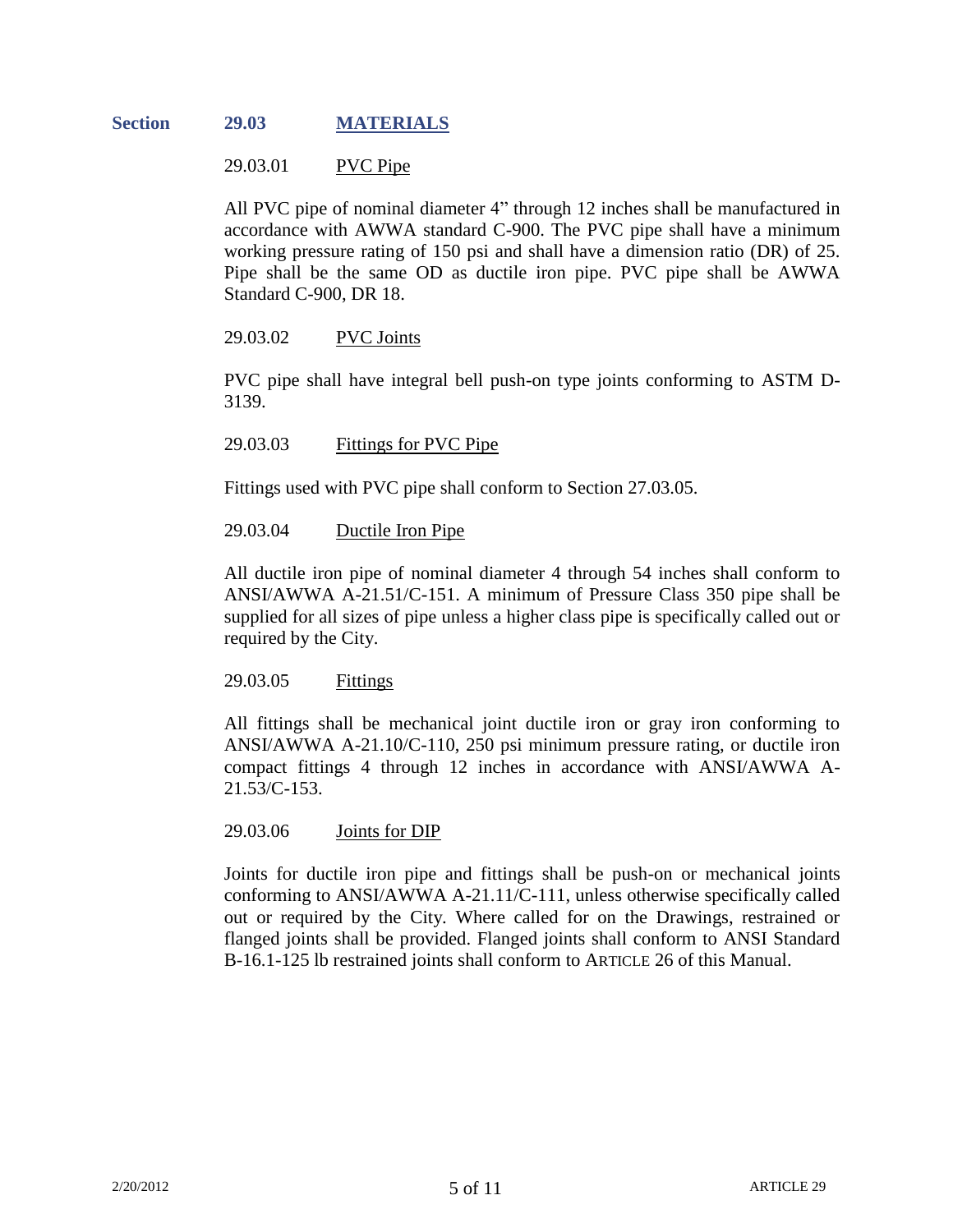### 29.03.07 Coatings and Linings for DIP

Where ductile iron pipe and fittings are to be below ground or installed in a casing pipe the coating shall be a minimum 1.0 mil thickness in accordance with ANSI/AWWA A-21.51/C-151. Where ductile iron pipe and fittings are to be installed above ground, the pipe, fittings and valves shall be thoroughly cleaned and given one field coat (minimum 1.5 mils dry thickness) of rust inhibitor primer. Intermediate and finished field coats of Alkyd shall also be applied by the Contractor (minimum 1.5 mils dry thickness each coat). Primer and field coats shall be compatible and shall be applied in accordance with the manufacturer's recommendations. (See approved Manufacturer's List attached as part of this Manual.) Final field coat color shall be green for raw wastewater.

All ductile iron pipe and fittings shall have interior protective lining of Protecto 401 shall be provided with a minimum dry thickness of 40 mils or equivalent applied by the pipe manufacturer.

29.03.08 Polyethylene Encasement

The pipe shall be polyethylene encased (8 mil) where shown in the Typical City Details or required by the City in accordance with ANSI/AWWA A-21.51/C-105.

### 29.03.09 Directional Drill/HDPE

HDPE pipe shall be used for directional drill application. See ARTICLE 33 for requirements.

### **Section 29.04 VALVES**

Sufficient valves shall be provided on force main systems to facilitate effective isolation of the pipe system for repairs and maintenance. On straight runs of force mains, valve spacing shall not exceed 1,000 feet. Additional valves shall be provided where force mains intersect to facilitate isolation of pipe segments.

29.04.01 Plug Valves

Plug valves shall have a semi-steel body, non-lubricated, eccentric type, 100% port opening with resilient faced plugs capable of drip-tight, bi-directional, shutoff at the full rated pressure. Exposed valves shall have flanged connections. Buried valves shall have mechanical joint connections. Gear actuators for valves 8 inches or larger shall be provided.

#### 29.04.02 Check Valves

Check valves shall have an iron body, bronze-mounted, stainless steel hinge pin, outside spring operated, swing non-slam type, equipped with removable inspection covers. Units shall be rated for 150 psi minimum working pressure and permit full flow area equal to that of the connecting pipe.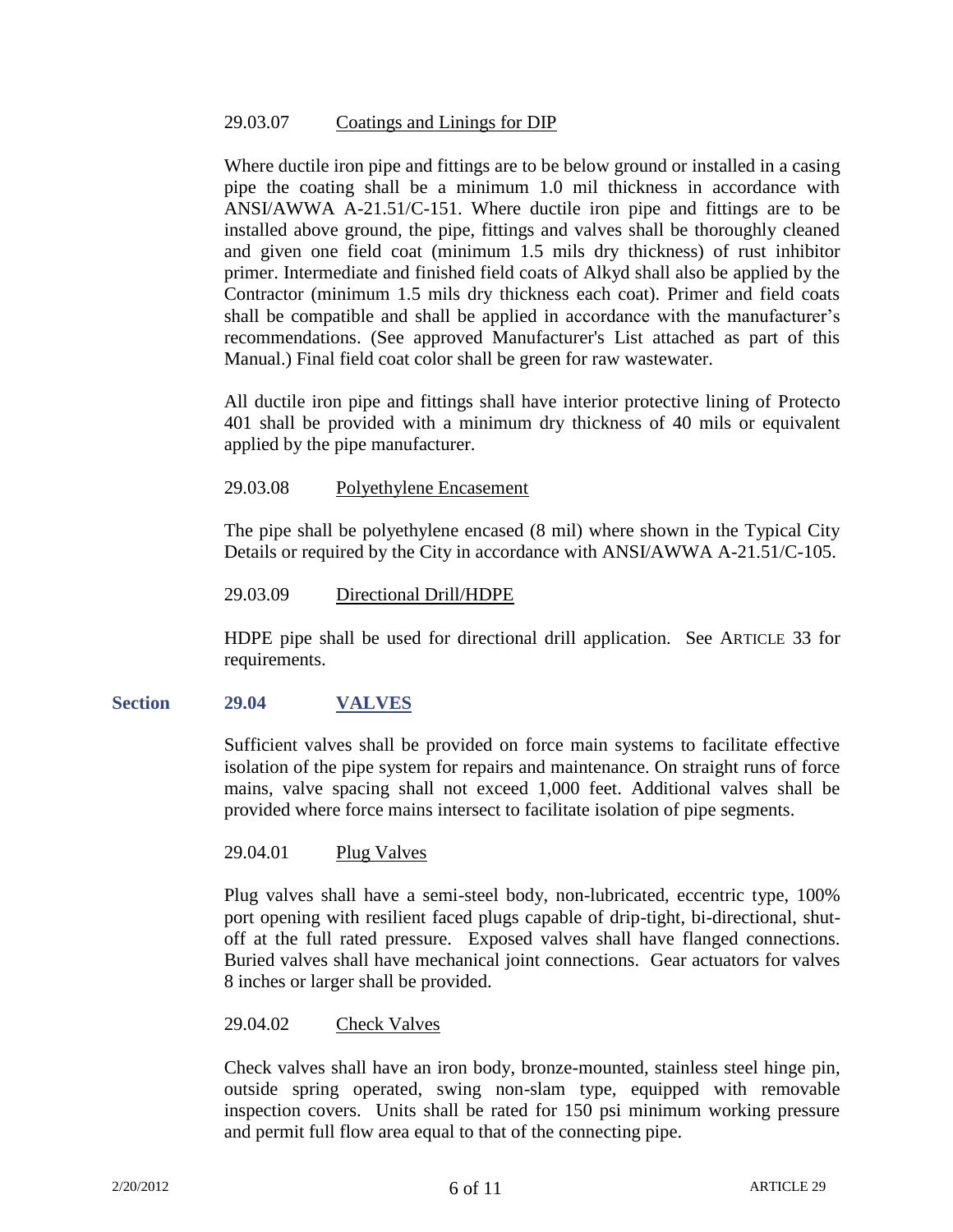### 29.04.03 Air Release Valves

Air release valves shall have a polimer or stainless steel body, minimum 150 psi working pressure, equipped with a vacuum ball to prevent air return and a properly sized blow off valve. All pipe, hardware, and isolation ball valves shall be per Standard Manufacturer's List Detail.

### 29.04.04 Tapping Sleeves and Valves

Tapping Sleeves shall be a joint type with flanged outlet per ANSI B-16.1, Class 125. Valves shall be gate valves specially designed for wet tapping and compatible with the connecting sleeve.

### 29.04.05 Valve Boxes

Valve boxes shall be adjustable, cast iron and suitably sized to the valve with a minimum diameter of 5 inches. The cover shall have the word "SEWER" legibly cast into the face. Boxes shall be suitable for H-20 loading.

# **Section 29.05 INSTALLATION**

# 29.05.01 General

Excavation and backfill including sheeting and bracing, dewatering, bedding and foundation, and furnishing and disposal of materials shall be as required in ARTICLE 6 Table 6-1of this Manual.

### 29.05.02 Pipe Laying

All pipe shall be laid "in-the-dry" along straight lines and grades between fittings, manholes, or other defined points, unless definite alignment deflections or grade changes are necessary. The standard minimum cover for sewage force main systems shall be 3 feet from the top of the pipe to finished grade. Where waterways, canals, ditches, or other cuts are crossed, either jack and bore, or directional drill shall be required. Additionally, approved utility crossing signs shall be placed on the pipe alignment at each side of the canal, etc. All materials shall be maintained and all coatings shall be protected from damage and kept clean. The interior of the pipe shall be maintained clean and free of dirt and debris. When work is not in progress, plug all open ends. Underground piping shall not be driven to grade by striking it with an unyielding object. Bell holes in the bedding shall be provided to allow uniform load bearing along the pipe barrel.

### 29.05.03 Push-on Joints

The pipe bell and spigot shall be thoroughly cleaned immediately prior to inserting the gasket and jointing. The gasket shall be properly faced and positioned. Lubrication shall be in accordance with the manufacturer's recommendations. Pipe shall be protected against damage from jointing equipment by using timber headers, etc.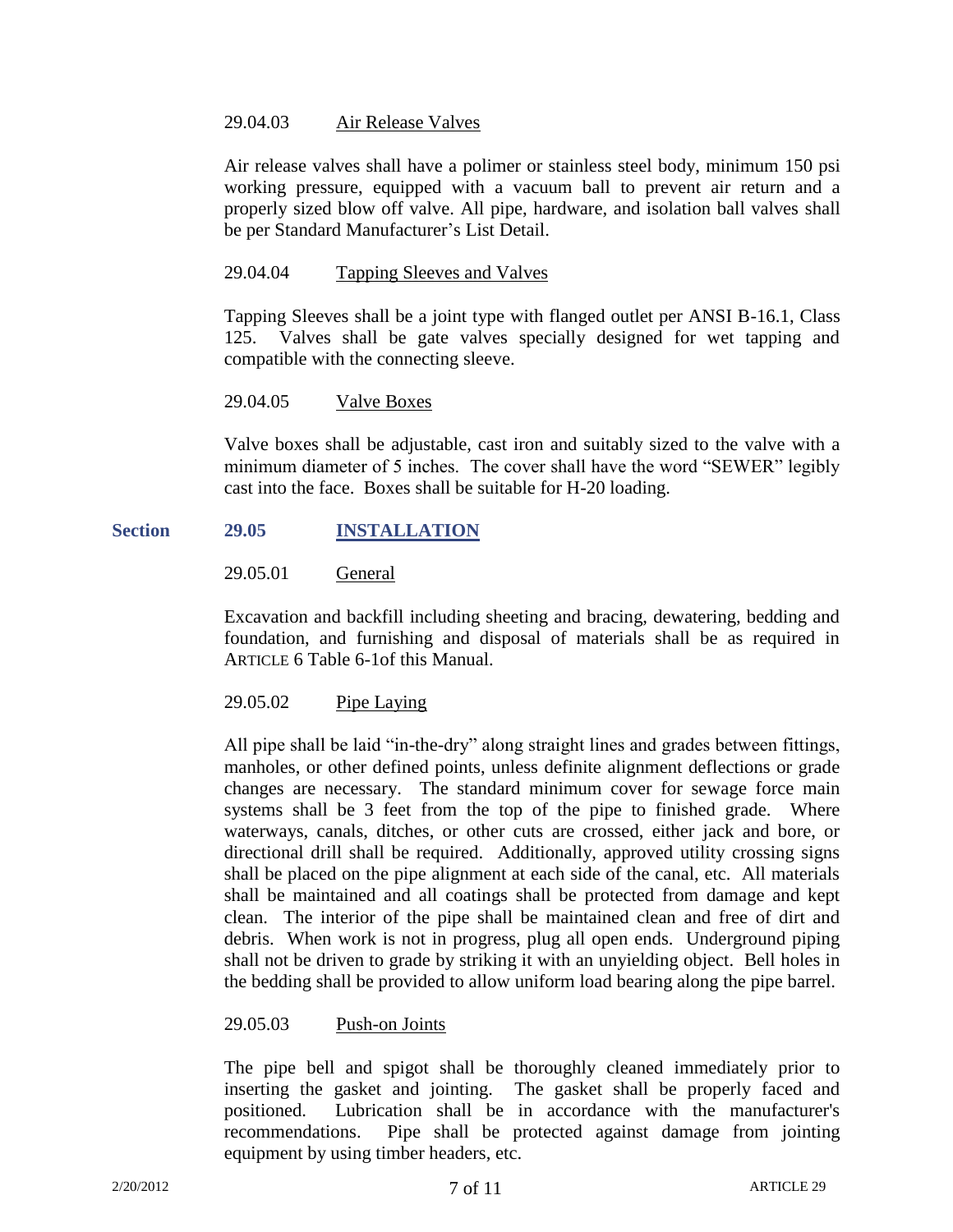# 29.05.04 Mechanical Joints

The socket and plain end shall be wiped clean. The plain end, socket, and gasket shall be washed with a soap solution immediately prior to jointing. The joint shall be kept straight during assembly with the gasket pressed firm and even into the recess. Bolts shall be tightened such that the gland remains reasonably parallel to the flange by alternating from bolt to bolt in cycles. The required bolt size (pipes 4 inches to 24 inches in diameter) shall be ¾ inches, torqued to 75-90 ft-lbs.

# 29.05.05 Flange Joints

Make all flanged joints tight, without applying undue strain upon the joint or other appurtenances. Joints shall be fitted such that contact surfaces bear uniformly on the gasket with relatively uniform bolt stresses.

# 29.05.06 Connections at Structures

Where pipes are to extend into or through structures, Link Seal-Type penetration seals shall be provided at the wall face. Openings in existing structures shall be made with a circular core boring machine.

# 29.05.07 Pipe Cutting

Cutting of pipes for the insertion of valves, fittings, or closure pieces shall be done in a neat, workmanlike manner without damaging pipe coatings or linings. The pipe shall be cut with an abrasive pipe saw, rotary wheel cutter, guillotine pipe saw, or milling wheel saw. Cut ends and rough edges shall be ground smooth and, for push-on joint connections, the cut end shall be beveled. Where castings or linings have been damaged, apply two coats of a Coal Tar/Bitumastic Coating. Where protective linings are provided within the interior of the pipe, repair of the lining shall be completed in accordance with the lining manufacturer's recommendations. All coatings and lining materials shall be in accordance with the Approved Manufacturer's List.

### 29.05.08 Pipe Restraint

All plugs, caps, tees, and bends, unless otherwise specified, shall be restrained by the use of approved restraint glands, and/or restrained joints. Components of dissimilar metal shall be protected against corrosion by hand application of a bituminous coating. Backfilling over pipe restraints shall not proceed until inspected by the City Engineer or his Designee. Thrust blocks shall not be typical and shall only be used when the City Engineer deems it a hardship or good engineering standards deem it necessary because restraining assemblies are impractical or insufficient. If thrust blocks are used, the bearing area of thrust blocks shall be adequate to prevent any movement of the fitting. The sizes and dimensions of the thrust blocks shall be shown in a thrust block table.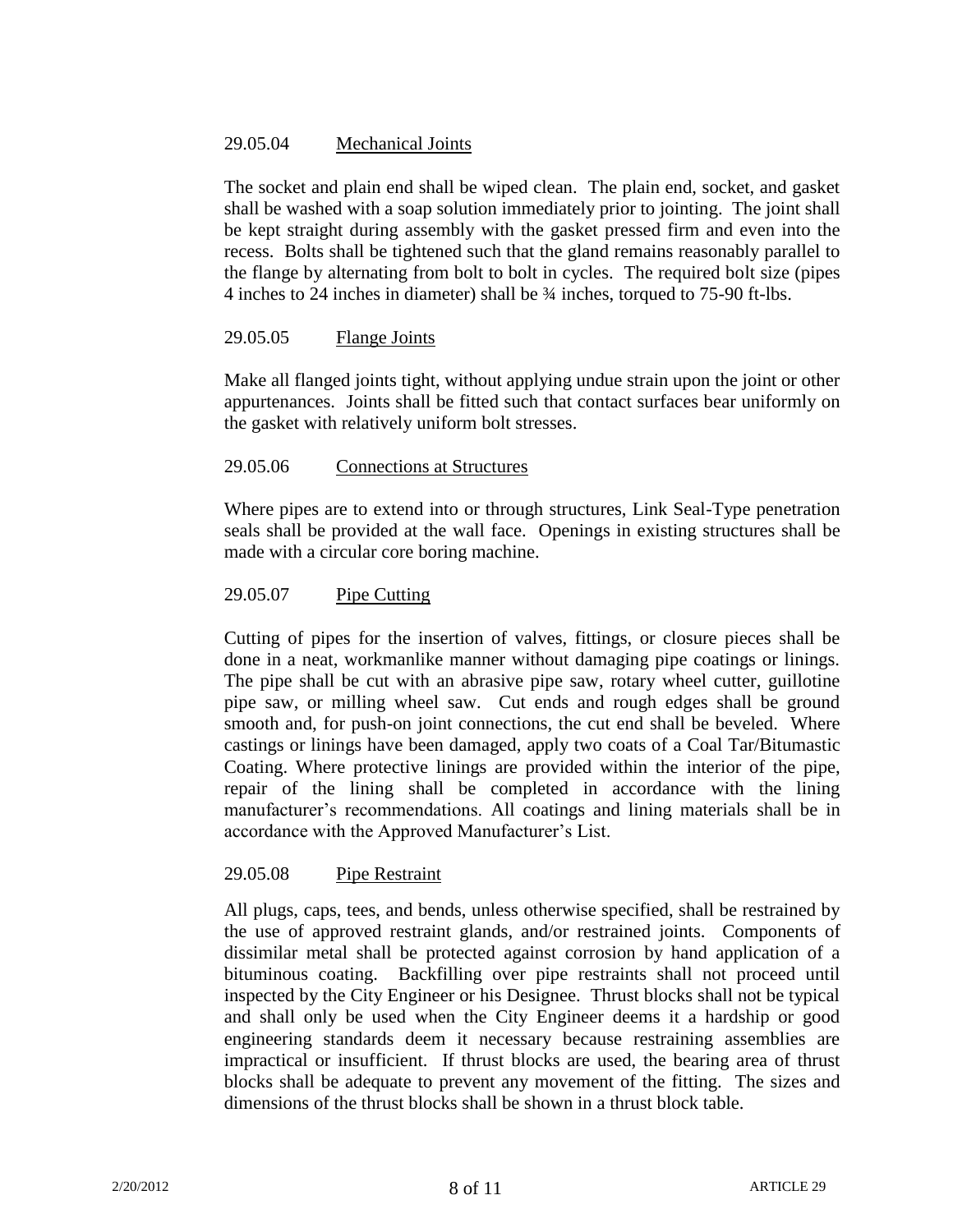### 29.05.09 Polyethylene Encasement

Extra protection shall be provided for underground cast or ductile iron pipe and fittings within areas of severe corrosive conditions. This shall be accomplished by the installation of polyethylene encasement through the area of concern. The soil-test evaluation to determine the necessity for extra protection in suspect areas shall be as set forth in ANSI Standard A-21.5.

### 29.05.10 Aboveground Pipe Support

Support exposed systems, as necessary, to hold the piping and appurtenances in a firm substantial manner to the required lines and grades with no undue piping stresses transmitted to the equipment. All above ground pipe, outside of buildings, shall be supported by concrete supports.

### 29.05.11 Connections

Tapping shall be by tapping sleeve and valve installed with a tapping device designed for the pipe material.

### 29.05.12 Valve Installation

Valves shall be installed on all subsidiary force mains at the point of connection to the major main, in order to isolate said pipeline for maintenance. Where force mains are to be extended, valves shall be placed at the future connection points so as to preclude line shut-down at the time of extension. All valves shall be opened wide and then tightly closed. Nuts and bolts shall be inspected for tightness. Special care shall be taken to prevent joint materials, stones, and other substances from becoming lodged in the valve seat. Any valve that does not operate correctly shall be replaced.

Unless otherwise noted, set valve stems vertically above the center-line of the pipe. Where extension stems are required within valve boxes, insert stems shall be provided.

### 29.05.13 Valve Boxes

All valve boxes shall be centered over the operating nut of underground valves to permit a valve wrench to be easily fitted to the nut. Top of boxes shall be set to final grade. The valve box shall not transmit surface loads directly to either the pipe or valve. Excessive care shall be used to prevent earth and other materials from entering the boxes. Any valve box that becomes out of alignment or is not to grade shall be dug out and adjusted. A concrete collar shall be provided as specified in the Typical City Details attached as part of this Manual.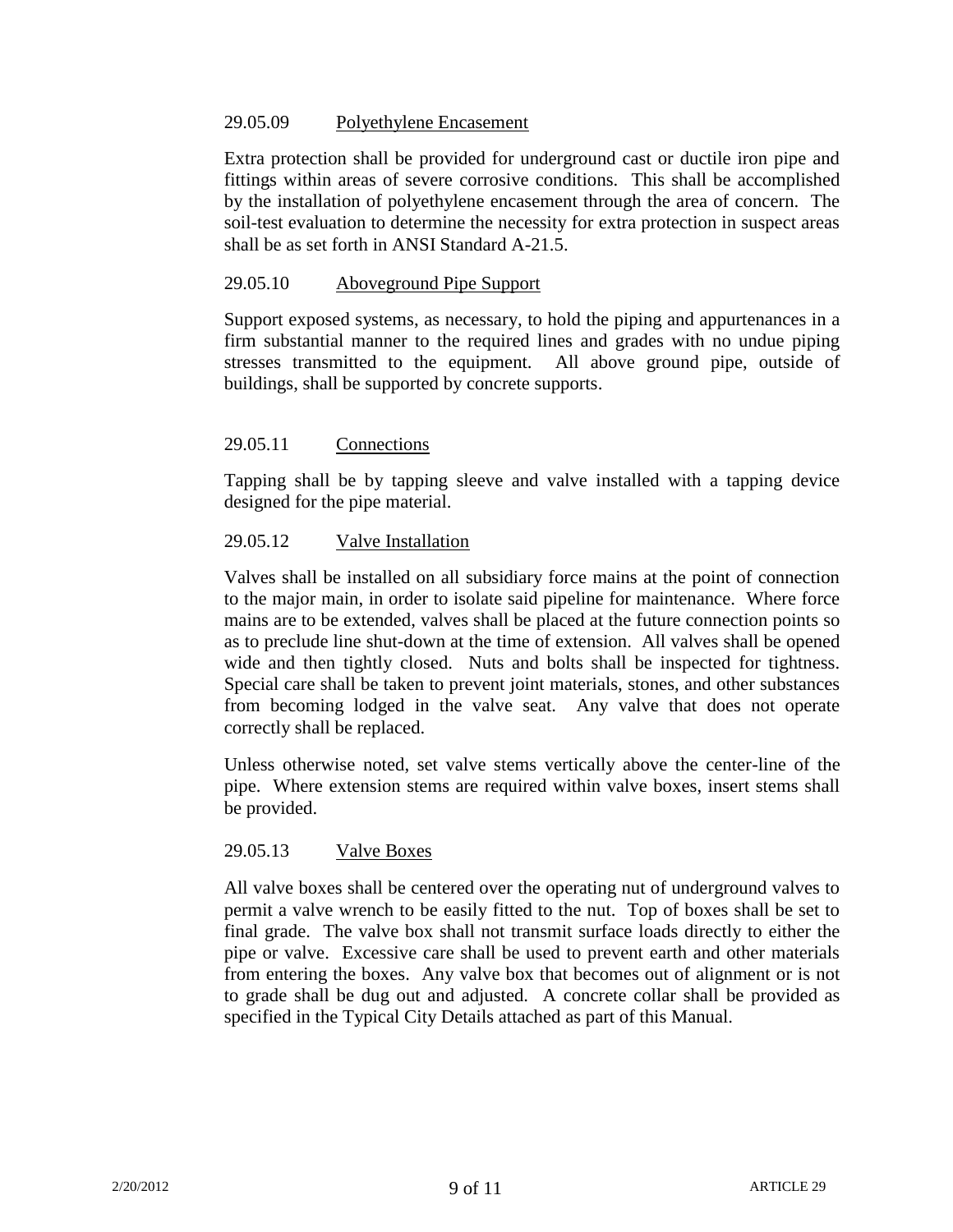### 29.05.14 Air and Vacuum Valves

Where the force main profile is such that air pockets or entrapment could occur, resulting in flow blockage, provisions for air release shall be provided. Automatic air release assemblies shall be installed, where venting is required, on all major force mains and at critical points on lesser mains. At profile break points on major force mains, such as tops of hills, etc., where free flow will occur during operation or after pumping stops, combined air release and vacuum valve assemblies shall be provided. Air and vacuum valves and/or air release valves shall be as capacity requires and, if in an open area, they shall be suitably housed in a properly vented, underground chamber (manhole).

### 29.05.15 Terminal Discharge

Force mains shall not terminate directly into a gravity sewer line. Force mains shall enter the terminal facility, gravity sewer manhole, pumping station wet well or other, at a point equal to the operational water level of said receiving unit and not more than 1 foot above the flow line. The receiving manhole shall be either lined with an approved liner or be constructed of an approved material that prevents degradation due to the creation of gas in the structure. Should an elevation drop be required to obtain the outlet connection, the prior down-slope of the force main shall not exceed  $45^{\degree}$ . Adequate air venting shall be provided at the profile break-point.

#### **Section 29.06 IDENTIFICATION**

In order to preclude possible domestic water tapping, all installed underground PVC sanitary sewer force mains shall be green in color. DIP or HDPE pipe shall be marked with a continuous stripe painted in accordance with 62-655-320 (21) (b) 3 F.A.C. Said stripe shall be a minimum 2 inches in width and shall be green in color. Backfill shall not be placed for 30 minutes following paint application. In addition, all pipe shall be buried with non-metallic warning/identification tape above the top of the pipe, see the Typical City Details. The tape shall indicate the presence of a sanitary force main plainly on the tape face. PVC pipe shall be buried with a locating wire properly affixed to the main.